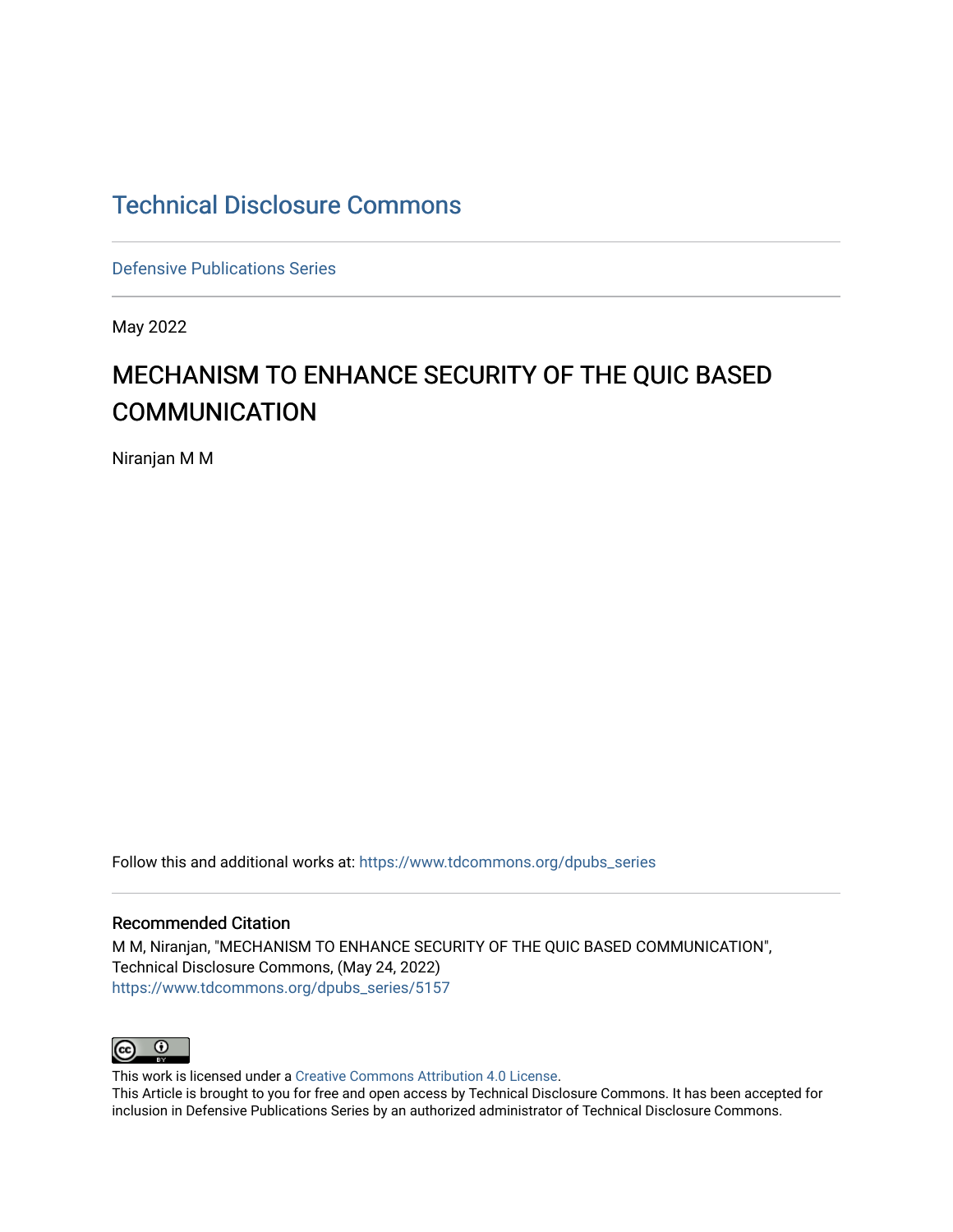# MECHANISM TO ENHANCE SECURITY OF THE QUIC BASED COMMUNICATION AUTHOR: Niranjan M M

#### ABSTRACT

Quick UDP Internet Connections (QUIC) is based on UDP/HTTP and TLS. While TLS provides adequate security, it is not very far to crack it with the increasing compute power of the devices, as TLS is based on Public Key Infrastructure (private/public key) methods, wherein keys are derived mathematically. As we know, asymmetric encryption (PKI) methods are not immune to cryptanalysis attacks from quantum computers, whereas symmetric encryption (with sufficiently large key sizes) is immune to cryptanalysis attacks. Hence there is renewed interest in symmetric encryption methods to deploy quantum secure networks. In short, currently QUIC uses TLS based method to provide data encryption, which is based on asymmetric encryption, hence it is prone to crypto analysis attack. The techniques presented herein propose method to enhance the security of the applications and their communication built with QUIC protocol to adequately cope up with the ever increasing threats on the public networks. As per this method, use symmetric method for encryption/decryption of the QUIC payload and take advantages of UDP based QUIC to encrypt set of QUIC payloads using different Secret Keys from the pool which results in added entropy. In summary, the proposed method enhance the security of QUIC connections by encrypting QUIC payload using randomly indexed Secret Keys, instead of encrypting using TLS sessions keys.

#### DETAILED DESCRIPTION

Current decade is the decade of cloud and security. Wider adoption of cloud, mobility, access anywhere to anywhere and from any device to any device has completely opened up the access over public networks and internet. While these developments are welcoming, even the network threats are growing over these public networks. Hence it is essential to enhance the security of the connections of the devices involved in mission critical applications, monetary transactions and various dealings needing the privacy.

In the recent past QUIC is heard a lot and its usage is growing gradually in many websites and browsers because of its efficiency and speed. As per the data analysis, QUIC/HTTP/3 is used by 22% of all websites. More than 50% of social media traffic is QUIC/HTTP3.Also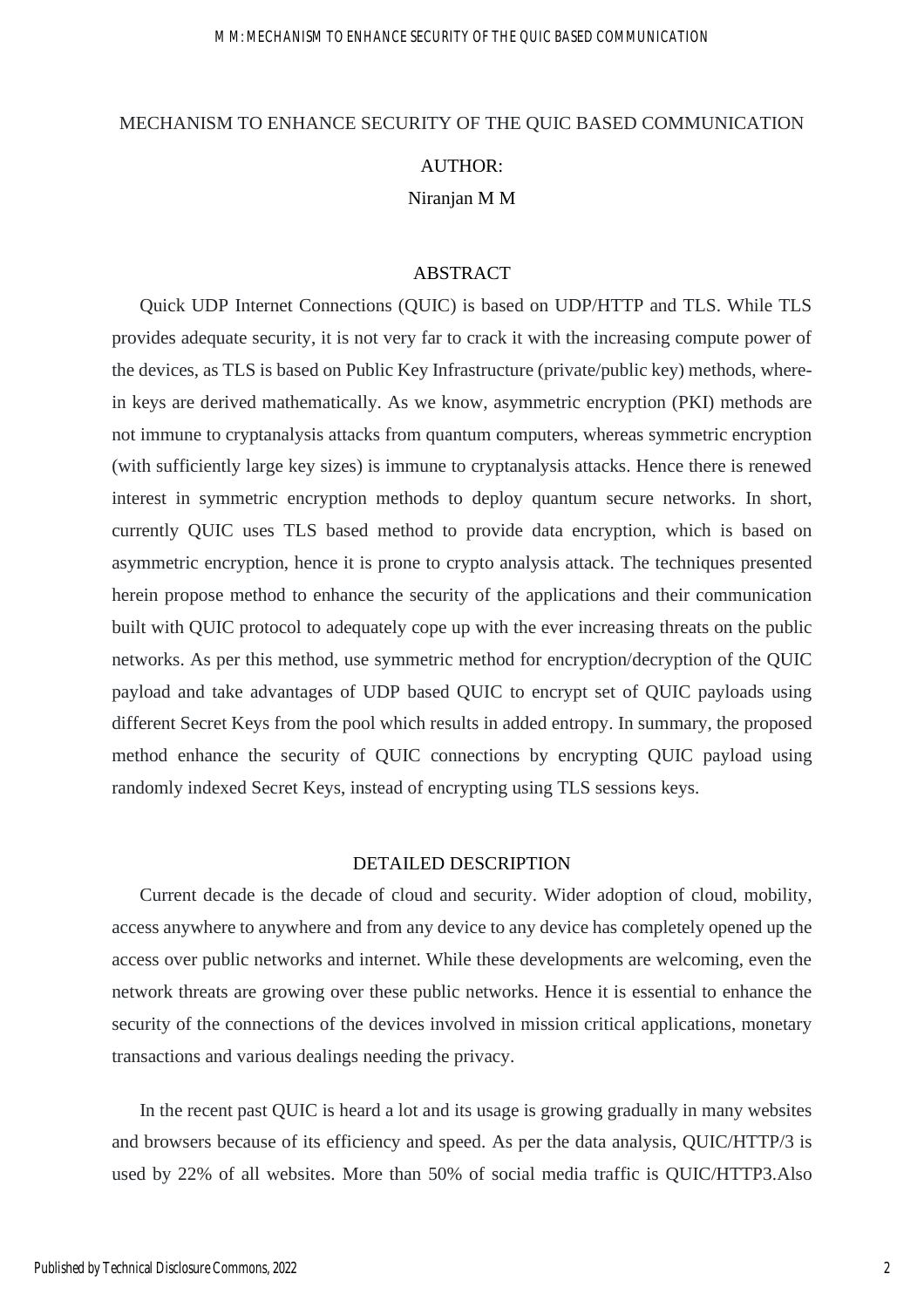some of the content streaming sites and other services attempt QUIC first and then fallback to TCP+TLS.

QUIC is based on UDP/HTTP and TLS. While TLS provides adequate security, it is not very far to crack it with the increasing compute power of the devices, as TLS is based on Public Key Infrastructure (private/public key) methods, where-in keys are derived mathematically. As we know, asymmetric encryption (PKI) methods are not immune to cryptanalysis attacks from quantum computers, whereas symmetric encryption (with sufficiently large key sizes) is immune to cryptanalysis attacks. Hence there is renewed interest in symmetric encryption methods to deploy quantum secure networks.

Furthermore, organisations around the world are investing heavily in building quantum computers. Hence need to be prepared for the cryptanalysis attacks, in particular, the information (such as country/state secret, defence, patient health record etc.,) encrypted using RSA or ECC can be stored until quantum computers are available and later decrypted with the algorithms such as Shor's algorithm, Grover's algorithm etc., We don't know, when these things can happen, hence we need mechanism which can be implemented today to give protection for future attacks.

In short, currently QUIC uses TLS based method to provide data encryption, which is based on asymmetric encryption, hence it is prone to crypto analysis attack.

The techniques presented herein propose a method to enhance the security of the applications and their communication built with QUIC protocol to adequately cope up with the ever increasing threats on the public networks. As per this method, use symmetric method for encryption/decryption of the QUIC payload and take advantages of UDP based QUIC to encrypt set of QUIC payloads using different Secret Keys from the pool which results in added entropy. In short, the proposed method enhance the security of QUIC connections by encrypting QUIC payload using randomly indexed Secret Keys, instead of encrypting using TLS sessions keys.

As per this method, after QUIC/TLS session is established, server generates secret seed value which can be, unique per connection or common for all connections from a particular client (as per administrator configuration). Server sends this secret seed value to the client over QUIC/TLS session, so that both server and client will have common secret seed value. This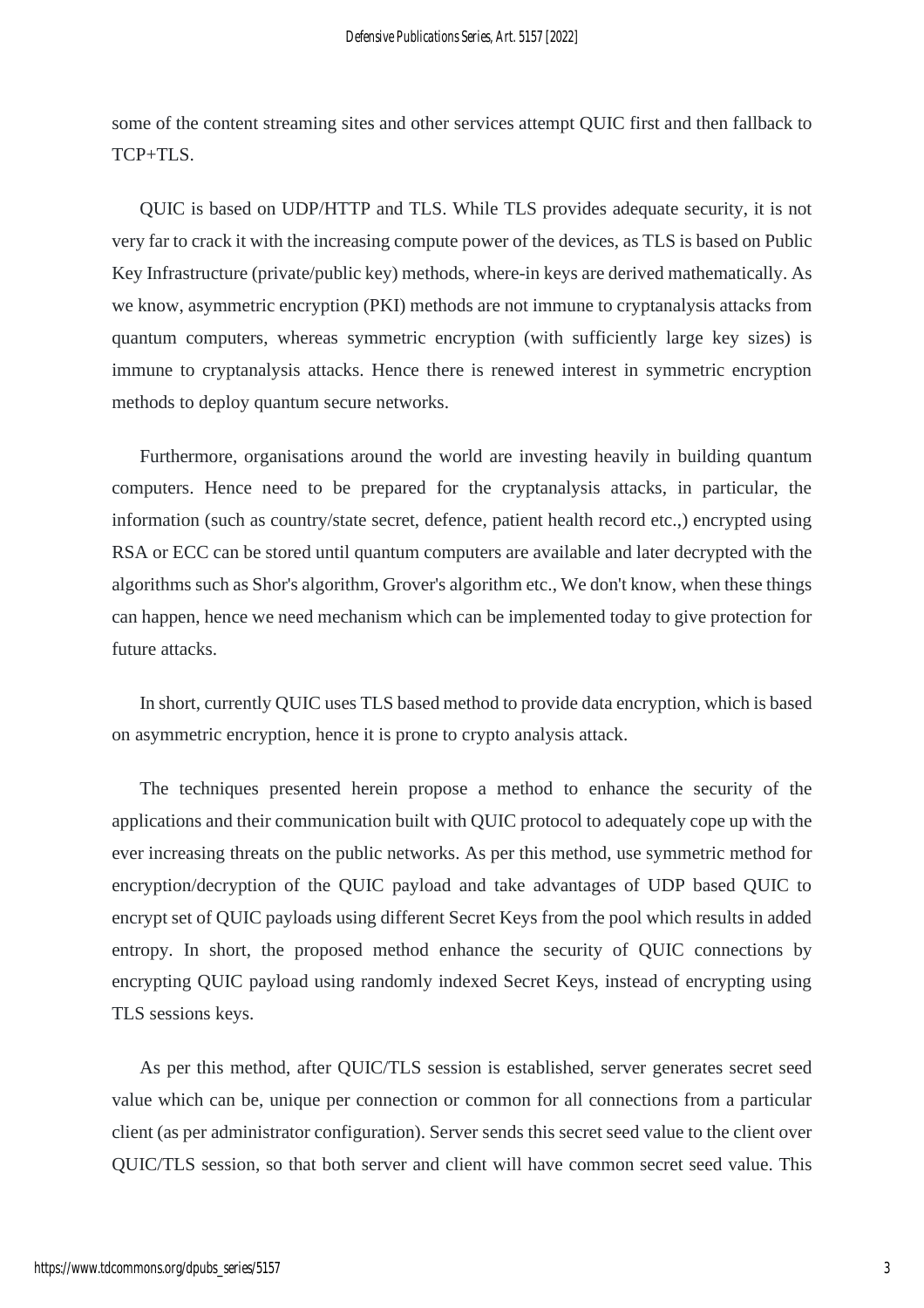#### M M: MECHANISM TO ENHANCE SECURITY OF THE QUIC BASED COMMUNICATION

secret seed is used to initialise the Function as a Service (FaaS), which will be running on both server and client. This FaaS is such that, if initialised with the same secret seed, it generates unique set of keys {SecretKey, KeyId} (e.g., {SecretKey-1,KeyId-1}, {SecretKey-2,KeyId-2}....{SecretKey-100,KeyId-100}). Now both Server and Client will have same set of {SecretKey, KeyId} pairs.

Whenever server want to send QUIC payload to the client, it randomly select key pair from the locally generated list and encrypts the QUIC payload. Server will also add KeyId (which is just an index to the key pair of the list) as part of QUIC header and send it to the client. On receiving this QUIC packet, the client uses KeyId present in the header to fetch the corresponding SecretKey and decrypts the QUIC payload. Same thing holds good for client sending QUIC payload to the server.

In other words, server can select any SecretKey to encrypt the QUIC payload and client uses the corresponding SecretKey by mapping with the KeyId sent in the QUIC header. This mechanism ensures that, only Key Identifiers (aka Key Index) are exchanged as part of the communication.

The KeyId is sent in the version-specific header of the QUIC protocol header as below:

```
Long Header Packet {
Header Form (1) = 1.
Version-Specific Bits (7),
Version (32),
Destination Connection ID Length (8),
Destination Connection ID (0..2040),
Source Connection ID Length (8),
Source Connection ID (0..2040),
Version-Specific Data (..),
```
Short Header Packet { Header Form  $(1) = 0$ . Version-Specific Bits (7), Destination Connection ID (..), Version-Specific Data (..),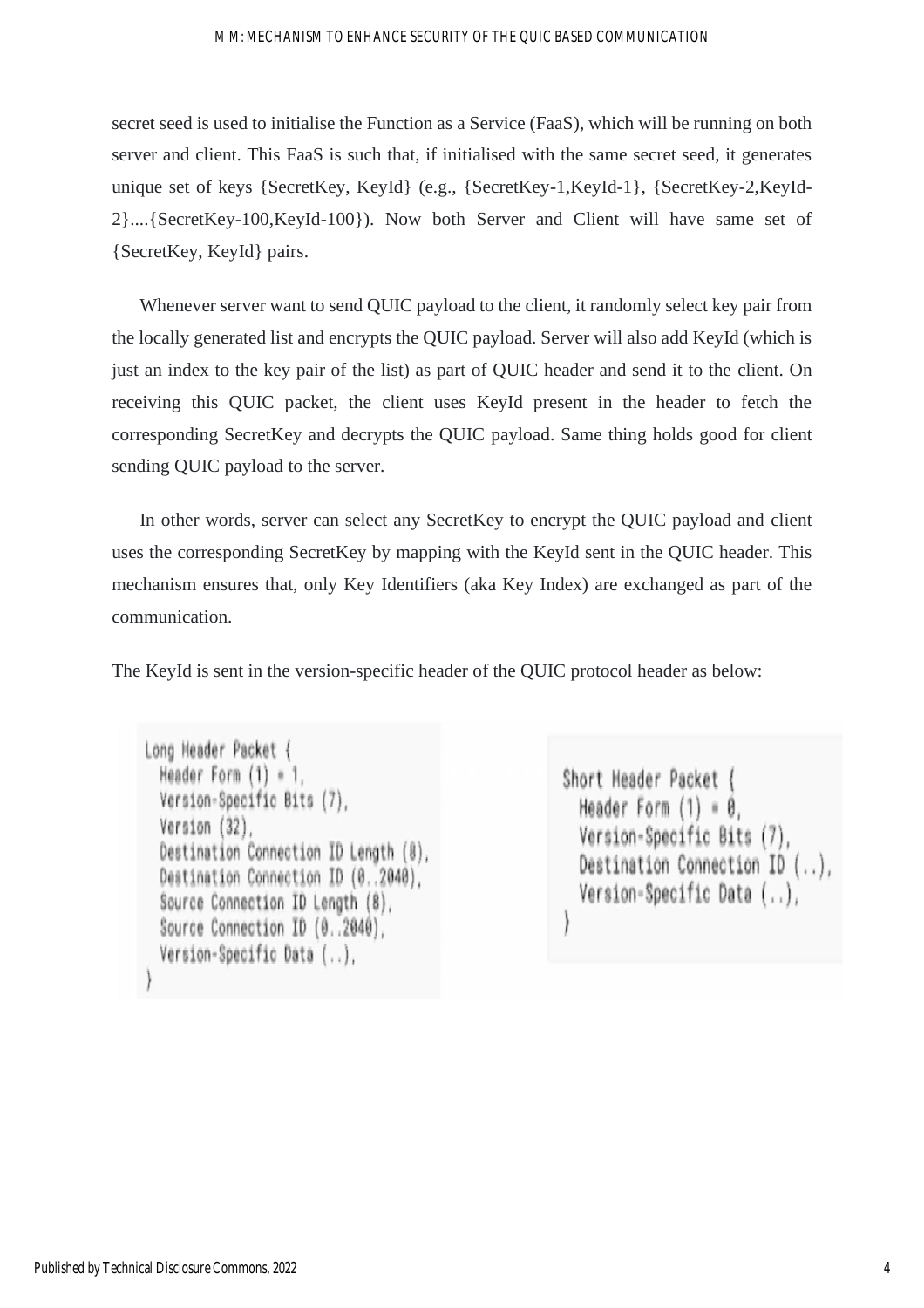Figure-1 depicts secure QUIC connection between server and client.



Figure-1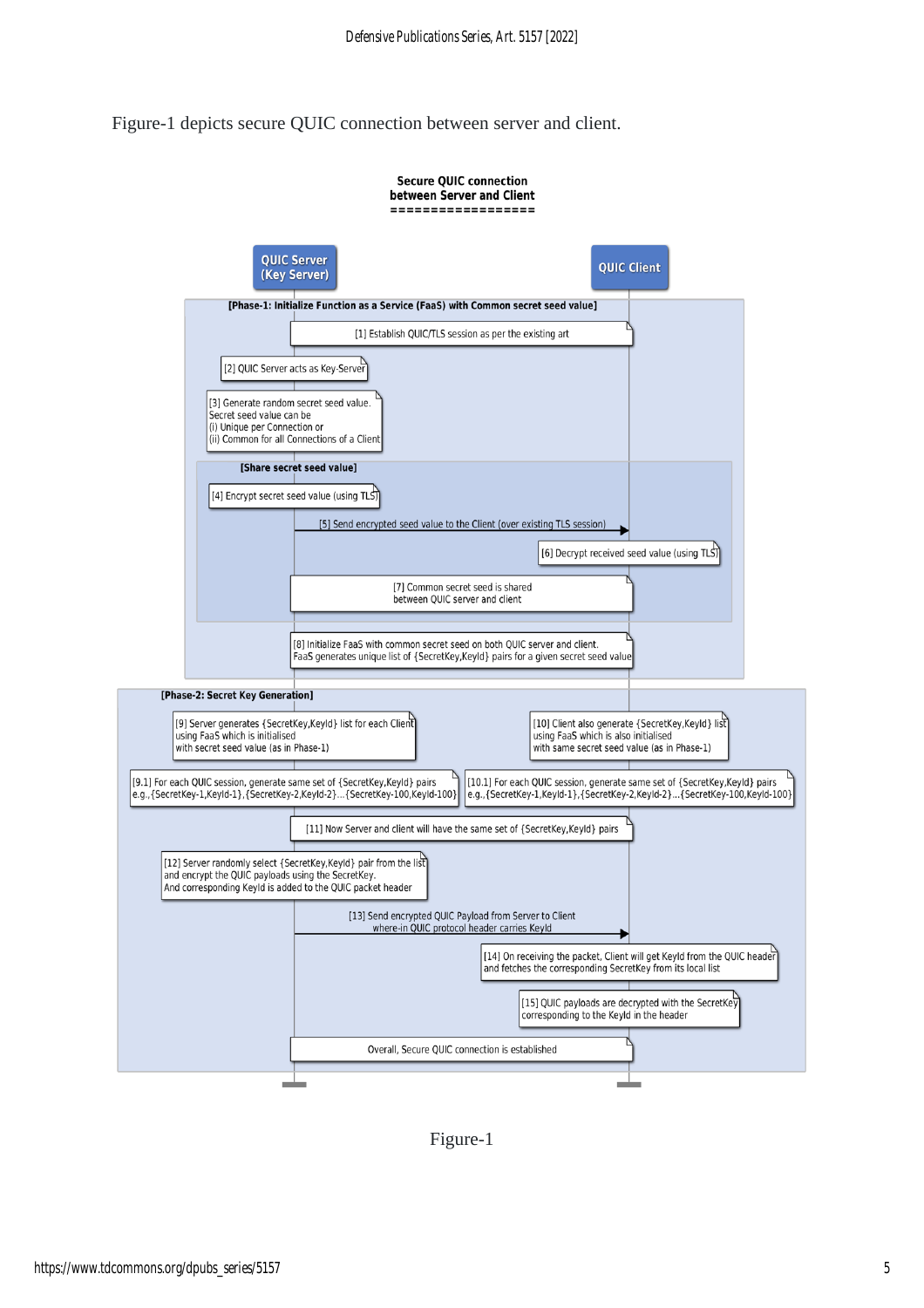#### M M: MECHANISM TO ENHANCE SECURITY OF THE QUIC BASED COMMUNICATION

The technique presented herein is explained in two phases:

Phase-1: Initialise Function as a Service (FaaS) with common secret seed value:

- QUIC uses classical secure TLS handshake to establish secure connection between client and server.
- QUIC server generates random secret seed value. This could be generated "one for each QUIC connection" or "common for all QUIC connections of a client".
- QUIC server sends the secret seed value over the QUIC/TLS session.
- Upon receiving the QUIC packet, client decrypts payload and get the secret seed value.
- Now both QUIC server and client have a common secret seed value.

#### Phase-2: Secret Key Generation

- QUIC server and client runs Function as a Service (FaaS), such that, if initialised with the same secret seed value, it generates unique set of {SecretKey, KeyId} pairs.
- QUIC server and client initialise the FaaS with common secret seed value exchanged in Phase-1.
- Now the FaaS generates unique pairs of {SecretKey, KeyId} on both QUIC server and client.
- As we know, symmetric encryption methods are immune to cryptanalysis attacks, unlike asymmetric methods (PKI) which are mathematically derived and can be prone to cryptanalysis attacks.
- Server randomly select {SecretKey, KeyId} pair from the list and encrypt the QUIC payloads using the SecretKey. And corresponding KeyId is added to the QUIC packet header.
- On receiving the packet, client will get KeyId from the QUIC header and fetches the corresponding SecretKey from its local list.
- Client decrypts QUIC payload using this SecretKey.
- Same mechanism is followed while client sending QUIC payload to the Server.
- This will make QUIC protocol both resistant from cryptanalysis attacks as well as having robust security.
- Note: The {Secretkey, KeyId} list can be refreshed by generating the new secret seed value periodically and then exchange among server and client over the existing QUIC/TLS connection. This will further strengthen the security of the overall mechanism.